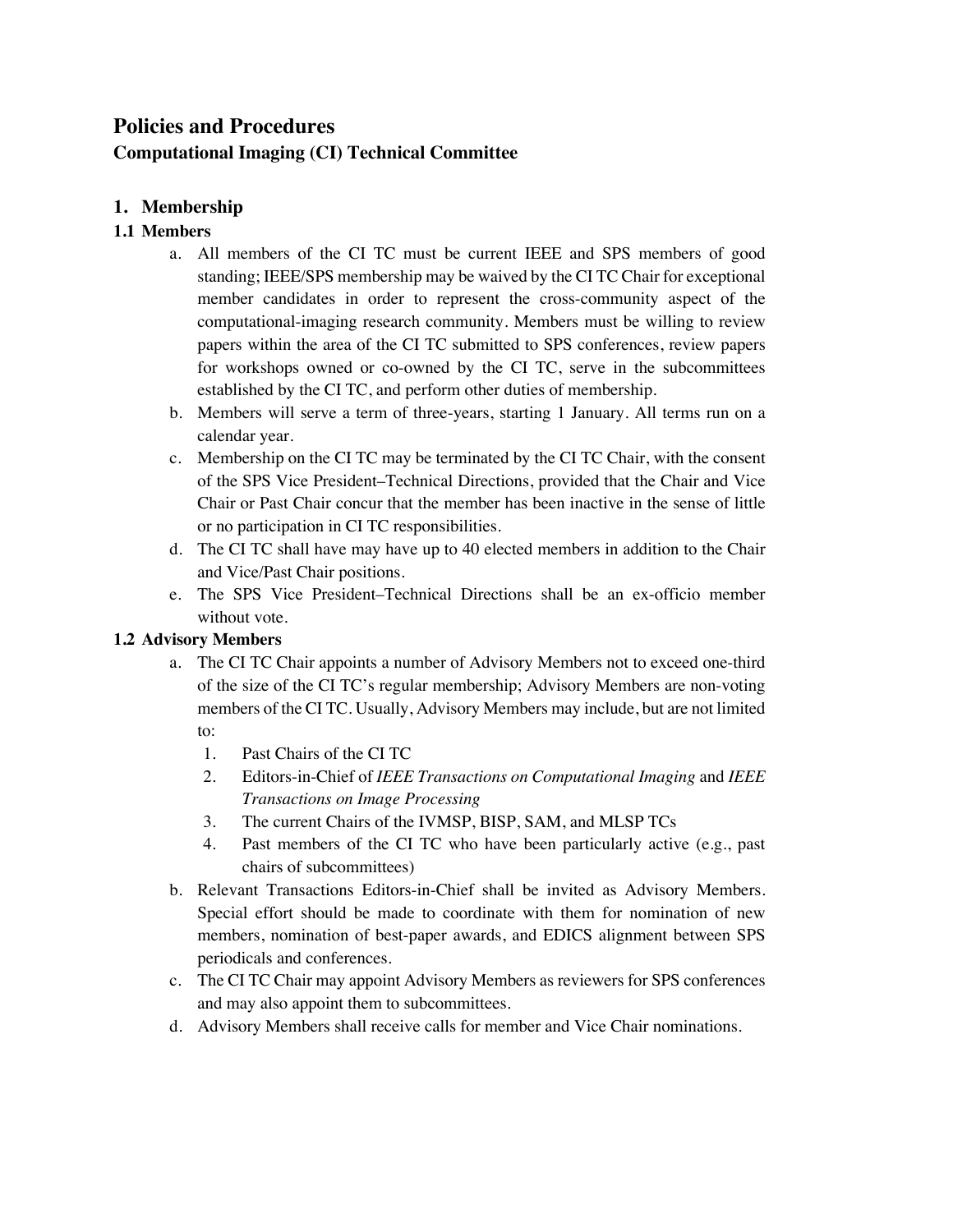### **1.3 Affiliate Members**

- a. IEEE student members and all grades of IEEE SPS members interested in the CI TC may freely join the CI TC as Affiliate Members by signing up in the SPS website.
- b. Affiliate Members are non-elected, unlimited in number, and non-voting members of the CI TC.
- c. The Chair may appoint Affiliate Members as reviewers for SPS conferences and may also appoint them to subcommittees.
- d. Relevant Transactions Associate Editors shall be invited as Affiliate Members.
- e. Affiliate Members shall receive calls for member and Vice Chair nominations.

## **1.4 Associate Members**

- a. Associate Members are non-voting members appointed by the CI TC Chair based on the individual's level of activity within the CI TC from the CI TC Affiliates category, e.g. their involvement and dedication for the review process, involvement in other TC-related activities, such as: data competitions, workshop organization, or other activities.
- b. The number of Associate Members is expected not to exceed half the size of CI TC's regular membership.
- c. At the beginning of the CI TC Chair's term, the CI TC chair will decide whether to continue appointments of Associate Members, with their consent. The CI TC Chair may also appoint additional Associate members at any time.
- d. The term of an Associate Member is from the time of appointment to the end of the term of the CI TC Chair who appointed the Advisory Member.
- e. Associate members running for election as a regular CI TC member will be noted on the ballot. It is preferred to have the nomination statement summarize the individual's activities within the CI TC.
- f. Associate Members are required to be members of the SPS.

# **2. Technical Committee Management**

# **2.1 Vice Chair**

- a. The Vice Chair position automatically succeeds to the position of Chair then Past Chair. The term for Vice Chair shall be one calendar year.
- b. The Vice Chair is a voting member of the CI TC.
- c. The Vice Chair is responsible for recording of minutes of all committee meetings; assisting the Chair in the paper-review and session-assignment process for ICASSP; and maintenance of a roster of the membership, EDICS, and a list of reviewers for SPS conferences.
- d. The Vice Chair will assist the Chair in preparing the CI TC Review Report and attending the TC Review meeting, if requested.

# **2.2 Chair**

a. The term of office of the Chair shall be two calendar years. A second term as Chair is permitted but may not be consecutive. The Chair automatically succeeds to the position of Past Chair.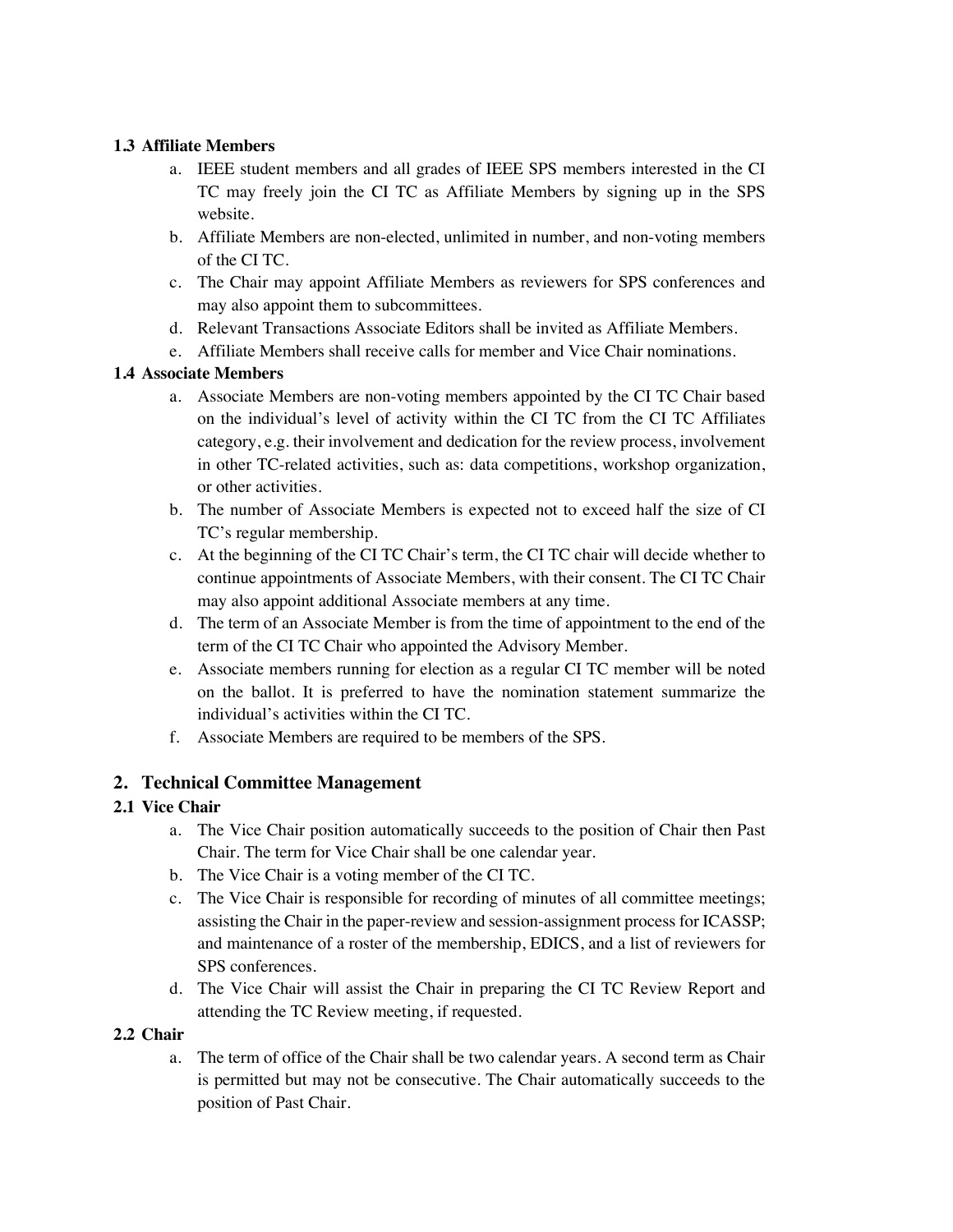- b. The Chair is a voting member of the CI TC.
- c. The Chair is a voting member of the Technical Directions Board and must attend meetings and participate in the board's processes.
- d. The Chair is responsible for organizing the activities of the CI TC and maintaining communication with the SPS Vice President–Technical Directions, the Officers of the Society, and other similar organizations.
- e. The Chair is responsible for appointing members to the CI TC's subcommittees.
- f. The Chair is responsible for maintaining a roster of the membership.
- g. The Chair shall maintain the EDICS and a list of reviewers for SPS conferences. The Chair also oversees the paper-review and session-assignment process for ICASSP.
- h. The Chair is responsible for preparing the CI TC Review Report and attending the TC Review meeting.
- i. The Chair is responsible for preparing bi-yearly activity reports.

### **2.3 Past Chair.**

- a. The term for Past Chair shall be one calendar year.
- b. The Past Chair is a voting member of the CI TC.
- c. The Past Chair is responsible for providing guidance and continuity to the CI TC Officers and members of the CI TC.
- d. The Past Chair will assist the Chair in preparing the CI TC Review Report and attending the TC Review meeting, if requested.

### **3. Technical Committee Organization**

#### **3.1 Subcommittees**

- a. The CI TC shall have subcommittees to accomplish the duties of the CI TC.
- b. The CI TC Chair shall appoint CI TC members to the subcommittees.
- c. The CI TC Chair may also appoint Associate and Affiliate Members to subcommittees, unless specified otherwise. Such Associate and Affiliate members must confirm in writing their willingness to serve and perform the duties of the subcommittee, and can be removed from the subcommittee if the CI TC Chair and Vice Chair concur they have been inactive.
- d. The Chairs of each subcommittee must be elected members of the CI TC, unless specified otherwise
- e. The CI TC Chair and the Chairs of each subcommittee evaluate the subcommittee activities at the beginning of each calendar year, with the CI TC Chair encouraging all TC members—particularly the newly elected members—to serve on the subcommittees.

The subcommittees may address the following activities:

a. **Awards Subcommittee**: Members of this subcommittee preferably should include IEEE Fellows or individuals that have received an award so as to bring experience to the Awards nominations process. This committee collects nominations from CI TC members and the community as a whole (the nomination process is open) and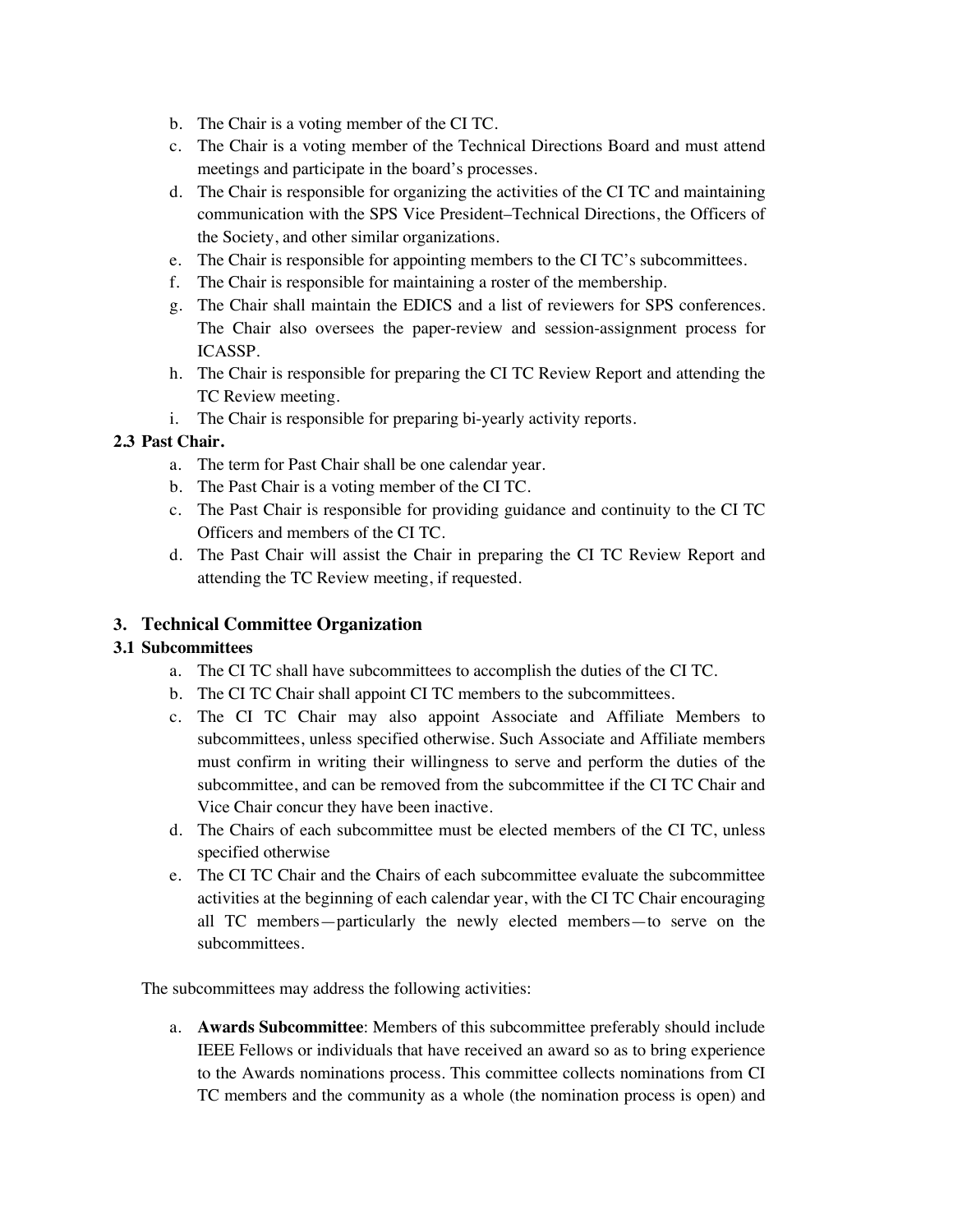narrows down the list, with the final names being voted on by the CI TC, which then passes its recommendations to the Awards Board. This procedure applies for all SPS awards and Distinguished Lecturers. This subcommittee will also identify Senior Members that are considered qualified for elevation to Fellow and help find an individual that can nominate the candidate (neither the subcommittee nor the CI TC will nominate or endorse Fellow candidates). The Chair of this subcommittee acts as a liaison to the SPS Awards Board.

- b. **Nominations and Elections Subcommittee**: Membership in the Nominations and Elections Subcommittee is restricted to elected CI TC members. The role of this subcommittee is to collect nominations for CI TC members and Vice Chair positions, and conduct the election process. The Nominations Subcommittee shall ensure that the candidate pool for new CI TC members represents the diversity of SPS members in the CI TC area, which includes: gender, geographic, academic/industry, junior/senior, etc. This subcommittee also helps nominate Associate Editor candidates to relevant Editors-in-Chief in the SPS.
- c. **Special-Sessions and Issues Subcommittee**: This subcommittee coordinates the proposing of special sessions at relevant conferences and special issues to relevant journals, particularly *IEEE Transactions on Computational Imaging*. These activities include the recruitment of session chairs and guest editors as well as the promoting of the sessions and issues to relevant communities.
- d. **Affiliate-Activities Subcommittee**: This subcommittee is responsible for recruiting affiliate members to the TC and encouraging affiliate members to participate in TC activities.
- e. **Media and Communications Subcommittee:** This subcommittee maintains the TC website in conjunction with the SPS staff; promotes awareness of the TC activities via the SPS e-Newsletter, the SPS website, various online social-media outlets, and other applicable venues; and maintains lists of Associate and Affiliate Members and ensures efficient communication of TC activities. The subcommittee is responsible for managing the web and social-media presence of the TC by generating and maintaining environments in which TC activities, as well as computational-imaging research, can be promoted, and the computational-imaging community can interact.

#### **3.2 Conduct of Business**

- a. The CI TC will hold at least two meetings per year, one at ICASSP and one at ICIP.
- b. A quorum of the CI TC shall be a majority of those members having voting rights. For face-to-face voting, an affirmative vote of a majority of the voting members of the CI TC who are present shall be required to approve the action, provided a quorum is present.
- c. The CI TC may meet and act upon the vote of its members by any means of telecommunication. The normal face-to-face voting requirements shall apply when action is taken by means of telecommunications equipment allowing all persons participating in the meeting to hear each other at the same time.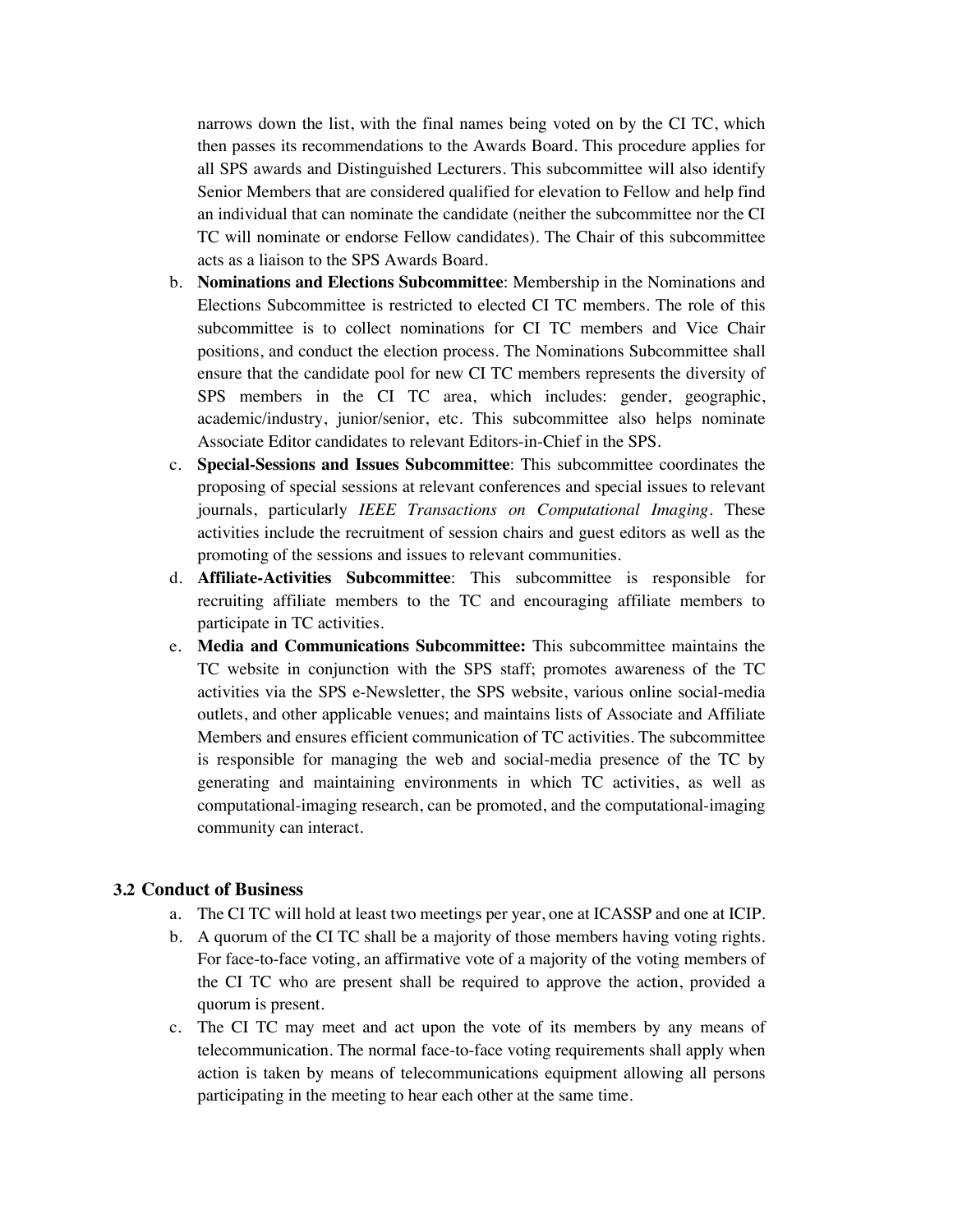- d. The CI TC may conduct business via e-mail, in which case an affirmative vote of a majority of all voting members of the CI TC is required to approve the action. The results of the vote shall be confirmed promptly in writing or by electronic transmission. The writings and/or electronic transmission shall be filed with the minutes of the proceedings of the committee.
- e. The order of business for CI TC meetings shall be organized by the Chair and made available to the members prior to the meeting.
- f. Only elected-Members of the CI TC, including the Chair, Vice Chair and Past Chair, are allowed to vote in matters that come before the CI TC. Associate and Affiliate Members of the CI TC do not have a vote. Individuals holding more than one position on the CI TC shall be limited to one vote on each matter being considered by the CI TC. Proxy voting is not allowed.

## **4. Technical Committee Election Procedures**

### **4.1 Vice Chair**

- a. The Vice Chair election shall be organized by the Nominations and Elections Subcommittee. The Nominations and Elections Subcommittee shall bring forward one or more candidates for the position of Vice Chair. The Nominations and Elections Subcommittee is responsible for making an open call for nominations and conducting the balloting.
- b. Nominations for Vice Chair shall be restricted to individuals who are currently serving or have previously served as elected members of the CI TC. Vice Chair candidates that are part of the Nominations and Elections Subcommittee shall withdraw from the subcommittee. Vice Chair nominees are not eligible to vote in Vice Chair elections.
- c. Vice Chair elections will take place every two years and results shall be finalized by 15 November so that election results will be known before the end of the year, and the results can be reported to the SPS Executive Office. All terms are on a calendar year basis (1 January to 31 December).
- d. Each nominee must confirm in writing their willingness, if elected, to serve and perform the duties prescribed by the SPS Bylaws and Policies and Procedures as well as the CI TC Bylaws and Policies and Procedures. Each nominee must also submit a one-page position statement and/or vitae to be distributed before the election.
- e. The Vice Chair candidate shall be both approved by a majority of the elected members of the CI TC, and most preferred by the CI TC members responding to the ballot, provided a quorum of the CI TC members responded to the ballot. In the event of a tie, the CI TC Chair will break the tie.
- f. The election shall be conducted by an e-mail ballot, unless another means is proposed and approved by the CI TC.

### **4.2 Members**

a. The new-member election shall be organized by the Nominations and Elections Subcommittee. New-member elections shall be held once each year, so roughly onethird of the CI TC's membership turns over each year.